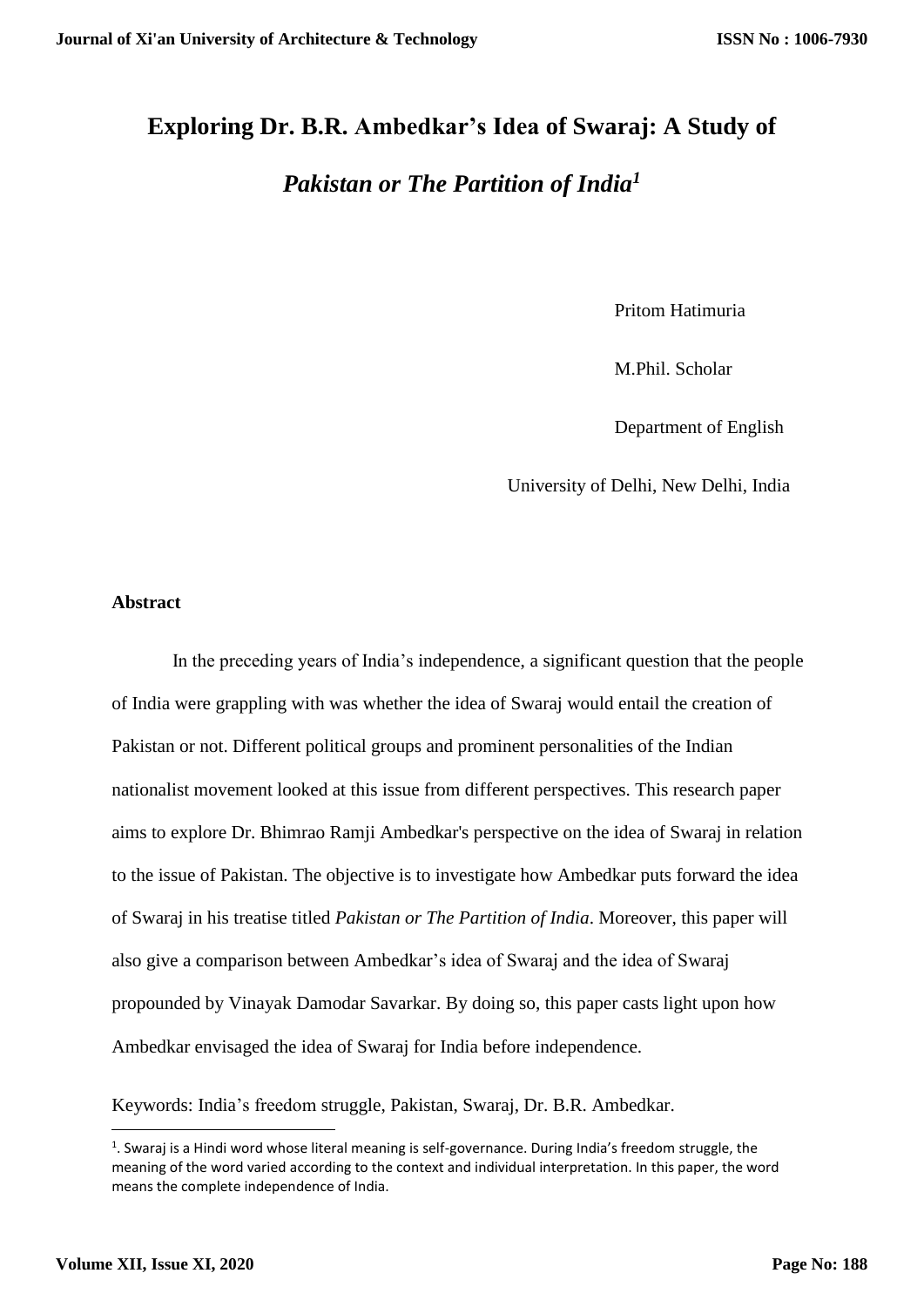#### **Introduction**

In the freedom struggle of India, a radical shift occurred at the beginning of the 1940s due to the emergence of the demand for Pakistan. Started in 1930 by Muhammad Iqbal, the dream of Pakistan took a full-fledged form at the Lahore session of the Muslim League in March 1940, when the Muslim League demanded autonomy for the Muslim majority states of India. After the Quit India Movement in 1942, the demand to end the colonial rule in India intensified and in parallel, the Muslim League was labouring to spread the notion of Pakistan among the Muslim people of India. After the failure of the Wavell Plan and the Shimla Conference in1945, the Quit India resolution was put in the election manifesto of the Congress in the December election of 1945 which helped the party to gain success in non-Muslim constituencies. On the other hand, the Muslim League's victory in the Muslim constituencies in both the General Election of 1945 and the provincial elections of 1946 gave a great boost to the demand for Pakistan which resulted in the partition of India on 15 August 1947. As the issue Pakistan was an integral part of the Indian freedom struggle since the beginning of the 1940s, a significant question that the people of India were grappling with during that time was whether the idea of Swaraj would entail the creation of Pakistan or not and different political groups and prominent personalities of the Indian nationalist movement looked at this issue from different perspectives.

#### **Objective of the Paper**

Most of the prior research works done on Dr. Bhimrao Ramji Ambedkar deal with his writings on the issue of caste. But this research paper aims to explore Dr. Bhimrao Ramji Ambedkar's perspective on the idea of Swaraj in relation to the issue of Pakistan. The objective is to investigate how Ambedkar puts forward the idea of Swaraj in his treatise titled *Pakistan or The Partition of India*.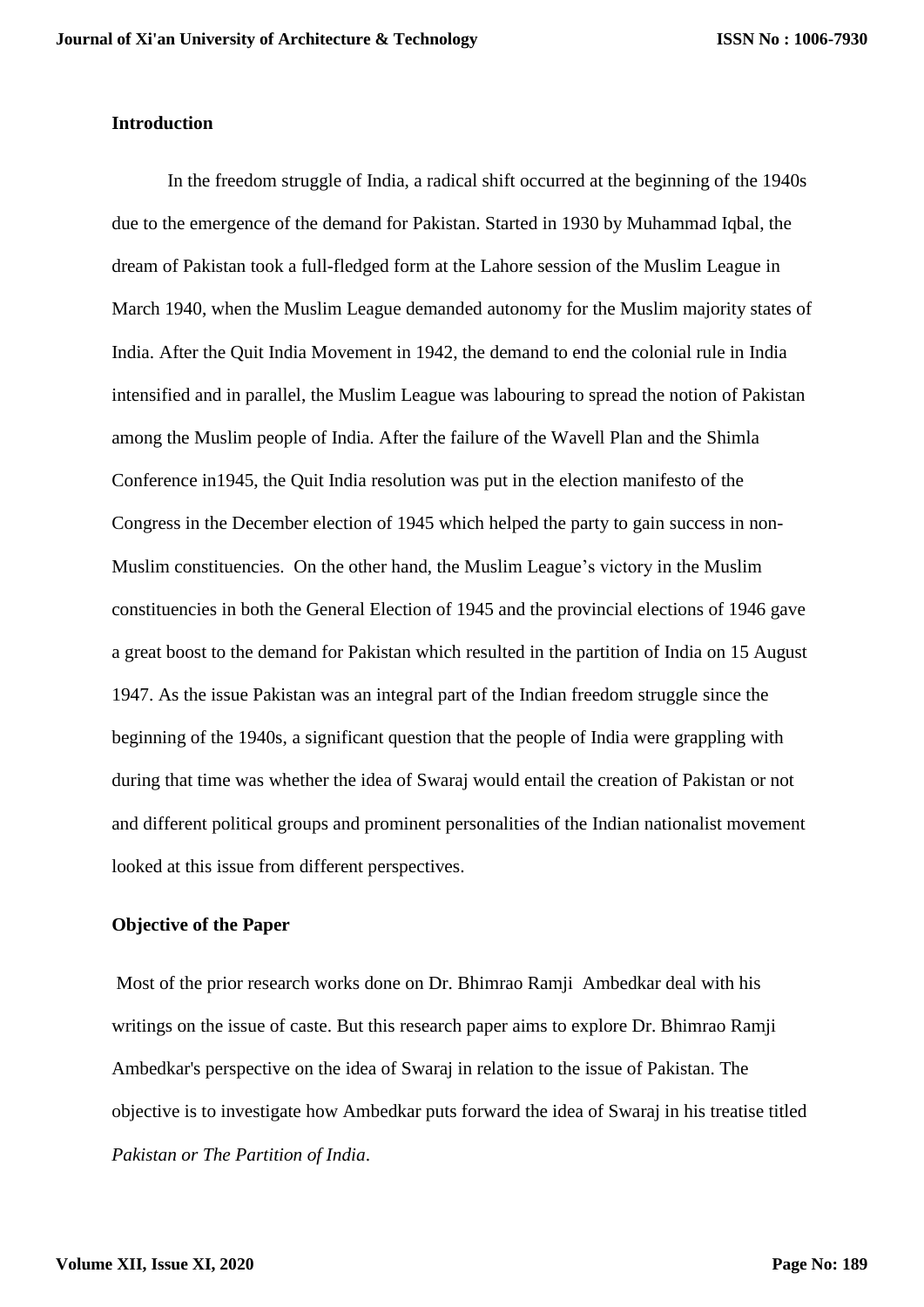#### **Methodology**

The research paper investigates the proposed objective by giving a detailed analysis of the treatise *Pakistan or The Partition of India*. Moreover, a comparison between Ambedkar's idea of Swaraj and the idea of Swaraj propounded by Vinayak Damodar Savarkar will also be given.

### **Discussion and Findings**

Published in 1945, Dr. B.R. Ambedkar's treatise titled *Pakistan or The Partition of India* was written at a time when the demand for complete independence was at its peak and the need to resolve the issue of Pakistan became very necessary. In the Preface to the treatise, Ambedkar mentions that through his work, he tries to give, from his standpoint, "a perfectly accurate, and at the same time, a suggestive picture of the situation" arisen out of the demand for Pakistan (Ambedkar, "Pakistan" x). Throughout the text, although Ambedkar neither accepts nor denies the demand for Pakistan in a crystal clear manner, by analysing different aspects surrounding the issue such as the two-sided approach of accepting and denying the demand and the repercussions of both, different alternatives to Pakistan, the method of achieving it etc. he tries to justify the formation of Pakistan on the "principle of selfdetermination" (Ambedkar, "Pakistan" xviii). According to Ambedkar, the Hindu nationalists who, on the ground of self-determination, were demanding freedom from a foreign rule could not suppress the Muslims' demand for Pakistan because it was also based on the same principle. Hence, he calls both the demands as "merely two aspects of the struggle for freedom" which should be settled by the Muslims and the Hindus alone (Ambedkar, "Pakistan" xix). According to my interpretation, Ambedkar, by justifying the creation of Pakistan, wanted to achieve a Swaraj for India that would include two elements and these aredemocracy and security.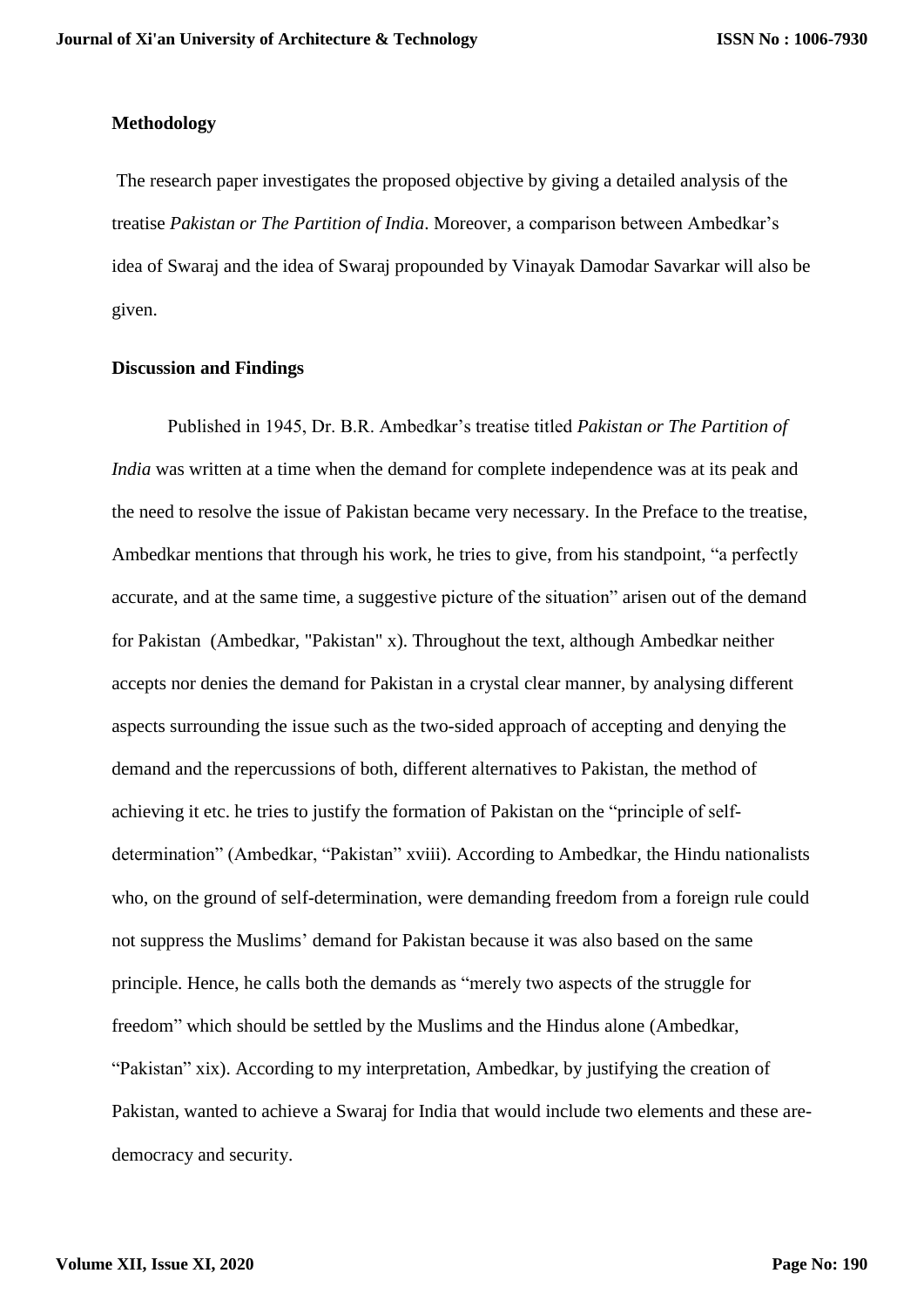In his speech delivered to the members of the Poona District Law library on 22 December 1952 titled "Conditions Precedent for the Successful Working of Democracy", Ambedkar defines democracy "as a form and method of government whereby revolutionary changes in the economic and social life of the people are brought about without bloodshed" (89). But Ambedkar wants democracy not only in the political sphere, rather his goal is to transform the "political democracy" into "a social democracy" by encompassing "a way of life which recognizes liberty, equality and fraternity as the principles of life" (Ambedkar "Constituent" 64). In "Maharashtra as a Linguistic Province", a statement submitted to the Linguistic Provinces Commission in 1948, Ambedkar mentions a basic requirement for the proper functioning of democracy which is homogeneity. In the statement, he clearly states that although the linguistic provinces might create the problem of affecting the unity of India, it would provide "what democracy needs, namely, social homogeneity". He further says- "History shows that democracy cannot work in a State where the population is not homogenous. In a heterogeneous population divided into groups which are hostile and antisocial towards one another the working of democracy is bound to give rise to cases of discrimination, neglect, partiality, suppression of the interests of one group at the hands of another group which happens to capture political power". In *Pakistan or The Partition of India*, Ambedkar's justification for the scheme of Pakistan can be interpreted as his attempt to create a less heterogeneous society in Independent India and by doing so, he tried to achieve a fundamental element of democracy which is fraternity.

In the chapter "Break-Up of Unity" in *Pakistan or the Partition of India*, while refuting the Hindu nationalists' argument that the partition was going to destroy the Hindu-Muslim unity, Ambedkar argues that there was no unity between the Hindus and the Muslims that some of the Hindus harped on and he justifies it by giving an analysis from history. He agrees that till the arrival of Hsuan Tsang in India, not only the people of the Northern part of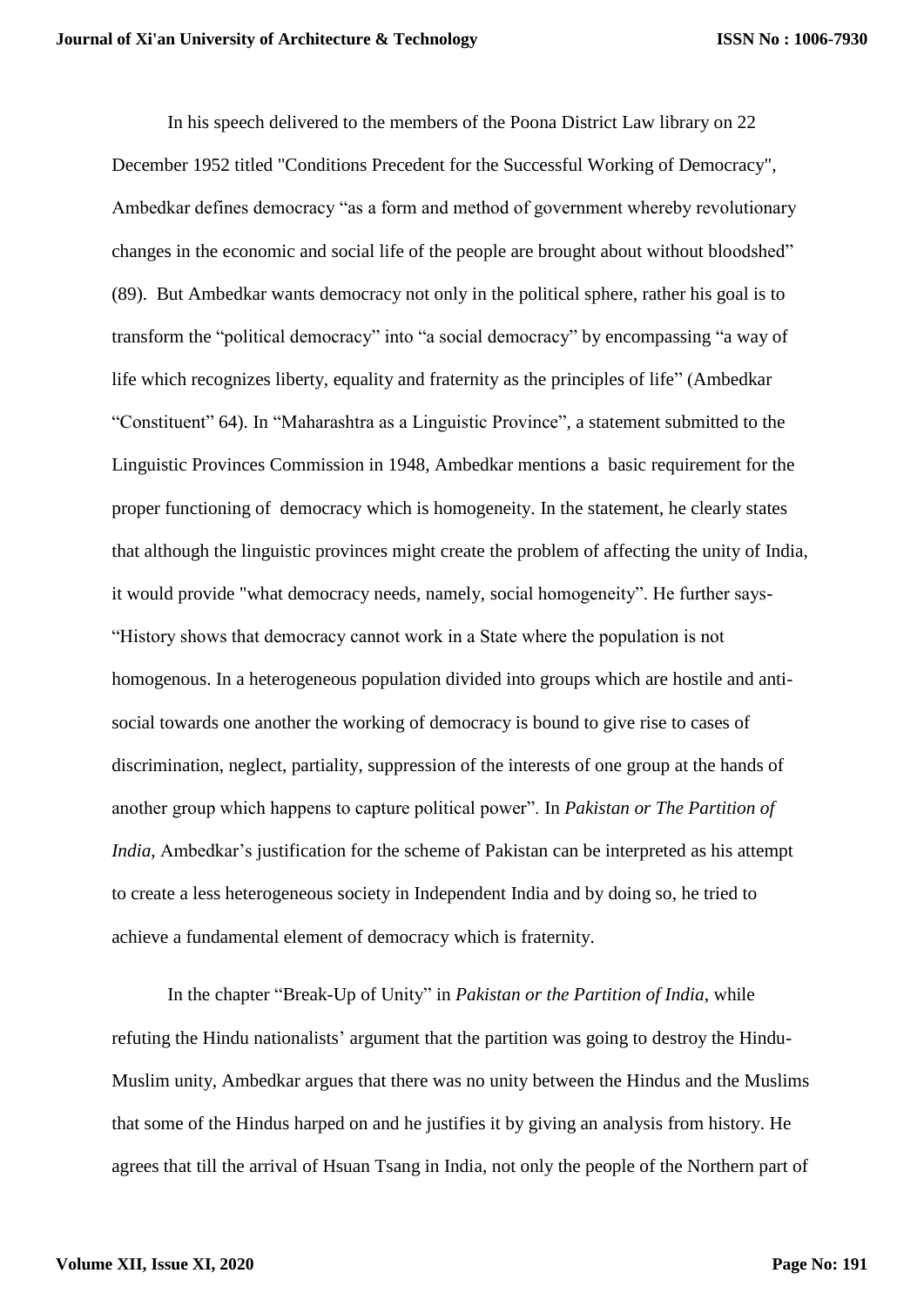India but also the people of Afghanistan were either Buddhist or Vedic. But after Hsuan Tsang left, the northern part of India went through a radical cultural and religious change because of the incessant Muslim invasions. The first Muslim invasion was done by the Arabs under the leadership of Mahommad bin Qasim in 711 AD which resulted in the conquest of Sind. Although this invasion could not bring permanent occupation, after its withdrawal, a series of horrible invasions began for more than 760 years. These invasions not only broke the unity between Northern India and the rest of India but also paved the way for the antipathy between the Hindus and the Muslims which had not been decreased by the subsequent political system. So, according to Ambedkar, if "unity is to be an abiding character, it must be founded on a sense of kinship" and by showing Pakistan as "politically detachable from, socially hostile and spiritually alien to, the rest of India", he comments that there is more "spiritual unity between Hindustan and Burma than there is between Pakistan and Hindustan" (Ambedkar, "Pakistan" 48, 49).

In the chapter titled "Must There be Pakistan?", Ambedkar puts forward his disagreement to the Muslims' complaint that Muslims were a minority in India and the rejection of Pakistan would create only Hindu Raj after India's independence by saying that it was the Muslim community which was bestowed upon the maximum safeguards among all the minority groups in India and by creating a joined party between the Hindus and the Muslims, they could easily prevent the Hindu Raj in the future. So, it was the absence of fraternity between the Hindus and the Muslims that resulted in most of the Muslims' complete denial to live with the Hindus. Therefore, Ambedkar preferred the scheme of Pakistan as a part of his vision of Swaraj instead of keeping the Muslims as a minority group with safeguards. Ambedkar's staunch belief in fraternity is reflected in his preference for Buddhism over Marxism in his speech titled "Buddha or Karl Marx" given at the Fourth Conference of the Buddhist World Fellowship on 20 November 1956. By giving a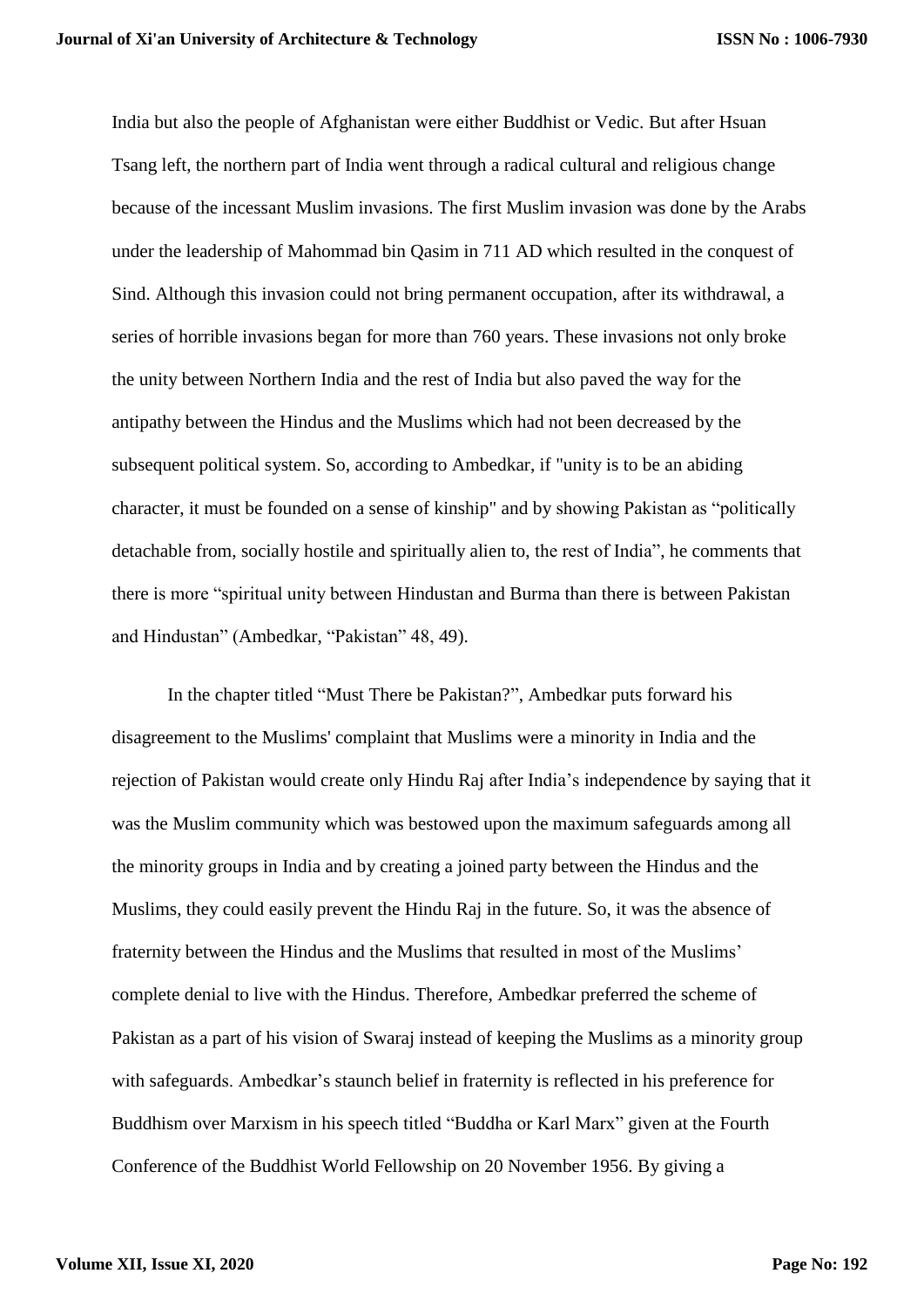**ISSN No : 1006-7930**

comparison between Marxism and Buddhism, Ambedkar prefers Buddhism to Marxism because of the presence of "democratic ethos" (Sugunan 33). The process of negotiation of differences in Buddhist vision deals with the "codification of procedures and practices which the partaking stakeholders would abide by in order to settle differences" instead of following "the decisions of the enlightened leader" (Sugunan 33). But according to him, the Marxist model of political action lacks this cordial term and instead, it follows the dictatorship of the proletariat. Thus, it was due to his belief that without fraternity, "liberty and equality could not become a natural course of things", Ambedkar supported the scheme of Pakistan (Ambedkar "Constituent" 64). Ambedkar thought that it was the achievement of fraternity via creating a less heterogeneous India that could pave the way for Swaraj with democracy.

The second element that Ambedkar wanted to be a part of Swaraj is the security of India and he discusses this aspect in the treatise by giving a hypothetical picture of undivided independent India. While discussing the composition of the Indian army, Ambedkar reveals that according to the data from the report of the Simon Commission, the lion's part of the recruits to the Indian army were from the places included in the scheme of Pakistan and the official explanation given for this was that the people of the North-west belonged to the Martial classes. But by showing the demonstrations given by Mr. Nirad Chaudhuri in his series of articles on "The Martial Races of India", published in Modern Review in 1930 and 1931, Ambedkar says that the predominance of the men of the North-West began since the Sepoy Mutiny of 1857, which was 20 years before the explanation of Martial and Nonmartial classes projected in 1879. Therefore, it pertained to, instead of their alleged skill in fighting, their act of providing help to the British to repress the Mutiny. Moreover, Mr. Chaudhuri's report also highlights the difference between the percentage of the Army from the North-West before and after the mutiny. As a consequence of the regular inclusion of the men from the North-West in the army, it became like a family occupation for them. By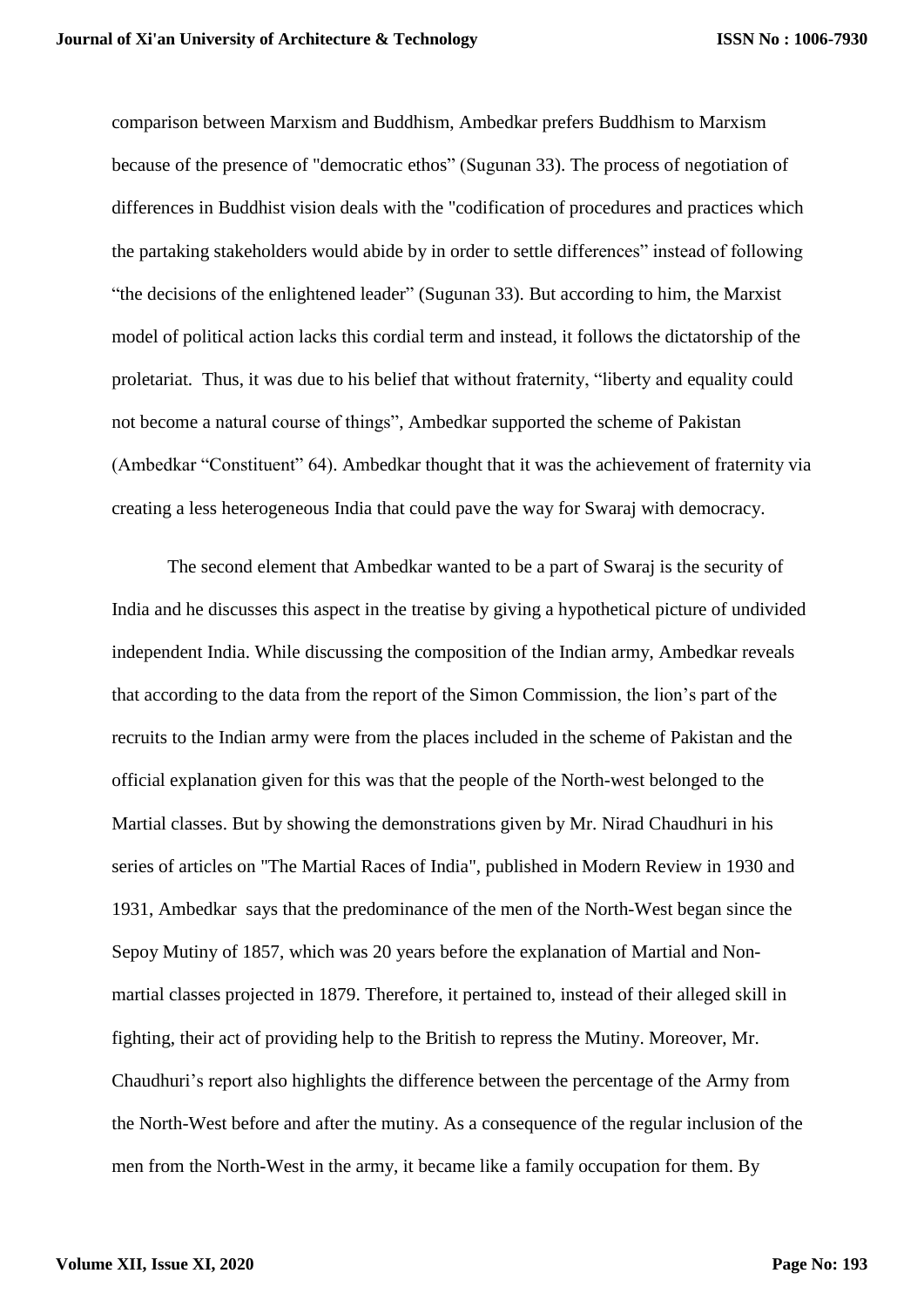calling this artificial division between Martial and Non-Martial Classes as baseless as the Hindu theory of caste, Ambedkar says that there were other eligible communities such as Sikhs, Rajputs, Marathas etc. that could join the Indian army. So the fear that the separation of Pakistan would weaken India's defence power was not true. But according to Ambedkar, the feature of the Indian army which did not get a mention in the Commission and required more serious concern was the "communal composition of the Indian army" (Ambedkar, "Pakistan" 64). Although the Special Army Committee of 1879 accepted and recommended the view that there should not be preponderance of particular one nationality or community in the Indian army, after the Sepoy Mutiny, there was a sudden increase in the number of Muslims in the army which was clandestinely done by the British. Here, Ambedkar provides two probable reasons for this- the Muslims might have proved themselves as better soldiers than the Hindus, or British was using it as a tool to prevent the Hindu nationalist struggle for independence. By hypothetically situating this composition of the Indian army in independent India, Ambedkar says that among India's two foreign invaders that were Russia and Afghanistan, if Afghanistan singly or together with the other Muslim States invaded India, then the Muslims' participation in defending Hindu majority India could not be guaranteed. He further says that the Muslims of the North-West were the most disaffected Muslims vis-avis the Hindus and engaged in propagating Pan-Islamism. Moreover, the Indian Muslims who were participating in the Khilafat movement went to the extent of inviting the Amir of Afghanistan to invade India. Hence, by showing a deep suspicion on the loyalty of the Muslims towards India, Ambedkar agrees with Theodore Morrison's view that the Muslims was alone a sufficient obstacle towards establishing an independent government and if the Afghans invaded India, then there was a high chance that the Muslims, instead of joining the Hindus and Sikhs to prevent them, would join the invaders under the allurement of religion and kinship.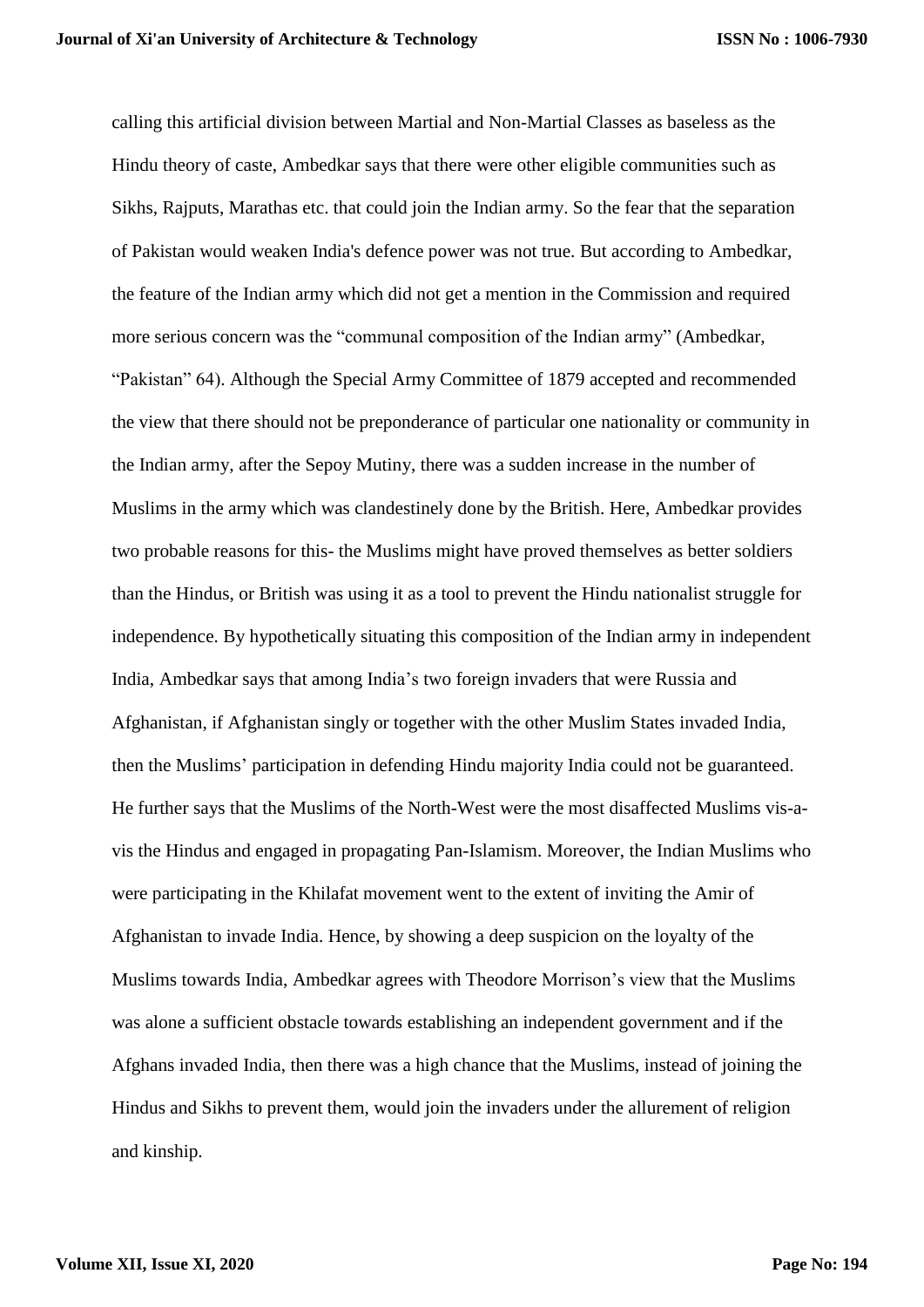Another significant security issue highlighted by Ambedkar is whether the Indian government would be free to use an army that was composed of so many Muslim soldiers because the principle of not fighting against the Muslim powers, which was put forwarded by the Khilafat Committee, was going to be "the most agreeable to the Muslim sentiment and the League may find a sanction for it" (Ambedkar, "Pakistan" 84). Hence, Ambedkar believed that if the union of India was preferred and the two-nations mentality created by Pakistan continued to thrive, then the Indian government would not be free to use the Indian army and if used, its loyalty could not be assured. Rather, it would make India subordinated with the neighbouring Muslim countries. Consequently, the Swaraj of India would not be complete and hence, to make a safe Indian army, Ambedkar preferred the "Freedom of India to the unity of India" (Ambedkar, "Pakistan" 363).

**Ambedkar's Idea of Swaraj Versus the Idea of Swaraj by V. D. Savarkar:** The Hindu nationalist Vinayak Damodar Savarkar accepted the disunity between the Hindus and the Muslims, but he was against the idea of Pakistan and tried to suppress it by coercion. In his presidential address at Akhil Bharatiya Hindu Mahasabha in Ahmedabad in 1937, Savarkar acknowledged the existence of two nations in India. In the speech, by calling the politicians who thought that there was unity between Hindus and Muslims or India could become a harmonious nation "infantile politicians", he said that the communal question in India was the result of the age-long hostility and animosity between the Hindus and the Muslims and hence, it was safer to acknowledge this "deep-seated disease" that India was not a "unitarian and homogeneous nation" (13, 14). Rather, there were "two nations in the main; the Hindus and the Moslems, in India" (14). Thus, Savarkar was in agreement with Muhammad Ali Jinnah regarding the two-nations mentality. But unlike Jinnah, Savarkar didn't want the division of India. Instead, he wanted the two nations to "dwell in one country" and "live under the mantle of one single constitution; that the constitution shall be such that the Hindu nation will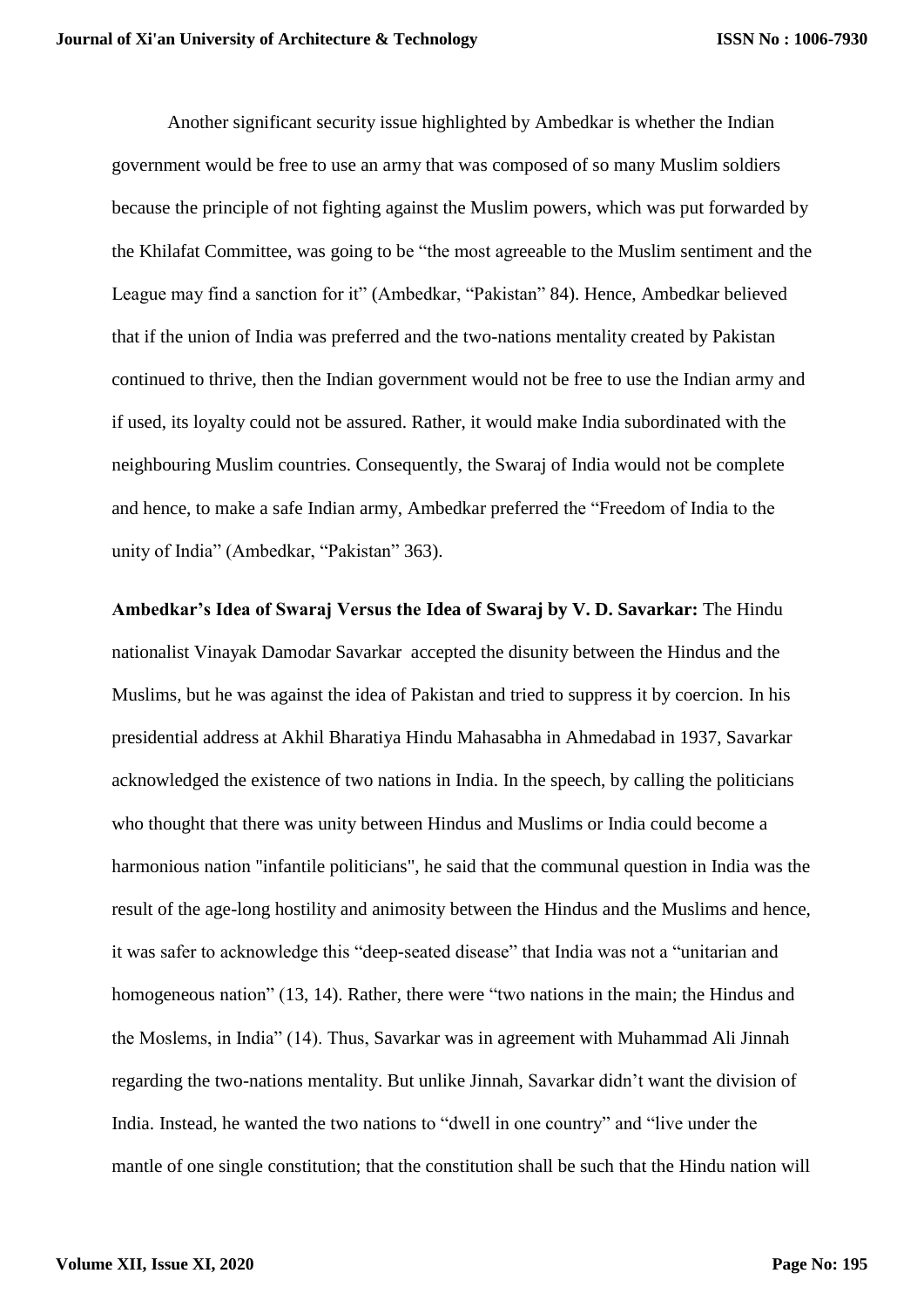be enabled to occupy a predominant position that is due to it and the Muslim nation made to live in the position of subordinate co-operation with the Hindu nation" (Ambedkar, "Pakistan" 131, 131-132). In the 21<sup>st</sup> session of Hindu Mahasabha held in Calcutta in 1939, Savarkar defines Swaraj in the following way:

Swarajya to the Hindus must mean only that 'Rajya' in which their . . . 'Hindutva' can assert itself without being overlorded by any non-Hindu people, whether they be Indian Territorials or extra-territorials:- Some Englishmen are and may continue to be Territorially born Indians. Can, therefore, the overlordship of these Anglo-Indians be a 'Swarajya' to the Hindus? Aurangzeb or Tippu were hereditary Indians, nay, were the sons of converted Hindu mothers. Did that mean that the rule of Aurangzeb or Tippu was a 'Swarajya' to the Hindus? No! Although they were territorially Indians they proved to be the worst enemies of Hindudom and therefore, a Shivaji, a Gobindsingh, a Pratap or the Peswas had to fight against the Moslems domination and establish a real Hindu Swarajya (45).

Regarding the relationship between minority and majority in independent India, Savarkar said that minority "is to be no justification for privilege and majority is to be no ground for penalty" (Ambedkar, "Pakistan" 132). Besides, as a part of Swaraj, two other aspects that Savarkar was insisting on were- continuation of the name Hindustan as the proper name of India and the retention of Hindi as the national language and Sanskrit as a sacred language. Thus, Savarkar categorically stated that his idea of Swaraj was a Hindu Raj for India.

In acknowledging the disunity between the Hindus and the Muslim, Ambedkar was in agreement with Savarkar. But he differed from Savarkar in two significant aspects: first, he thought that the Muslims were not yet a nation, rather they were a community that possessed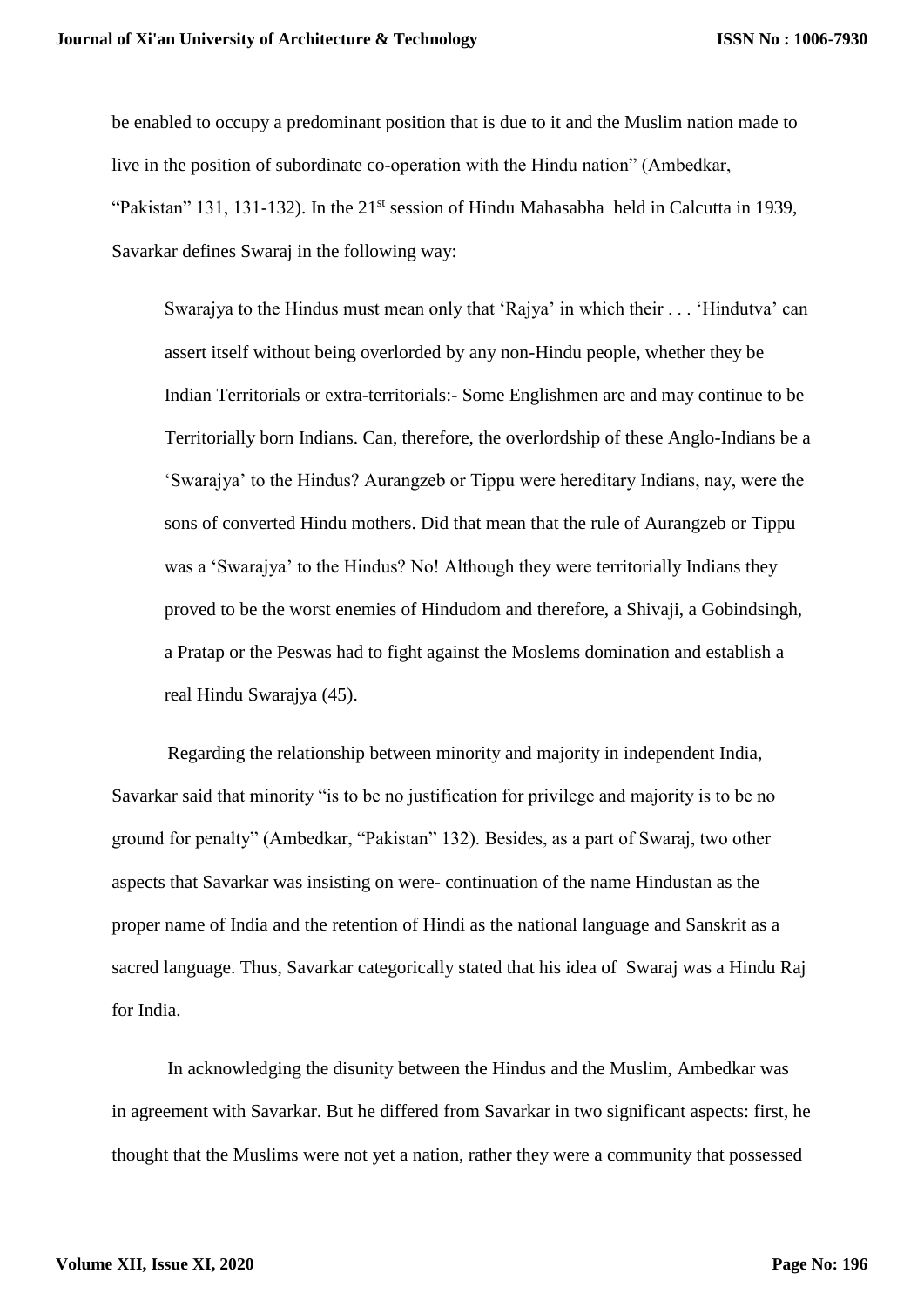the necessary elements to be a nation, and second, he was totally against the thought of the forceful unity between the Hindus and the Muslims in the idea of Swaraj because it could only pave the way for a lust for domination instead of a democratic structure. Hence, he clearly states:

Swaraj must be a Government of the people by the people and for the people. This is the *raison d'etre* of Swaraj and the only justification for Swaraj. If Swaraj is to usher in an era in which the Hindus and the Muslims will be engaged in scheming against each other, the one planning to conquer its rival, why should we have Swaraj and why should the democratic nations allow such a Swaraj to come into existence? It will be a snare, a delusion and a perversion (Ambedkar, "Pakistan" 363)

#### **Conclusion**

Ambedkar converted to Buddhism in 1956 because of the presence of democratic ethos in the religion which, according to him, the caste-ridden Hinduism cannot provide the Dalits. But Gauri Viswanathan rightly highlights in the book *Outside the Fold: Conversion, Modernity, and Belief* that Ambedkar's conversion carries a connotation of nationalism. Although Ambedkar embarked on a study of comparative religions after his declaration in 1936 that he would not die as a Hindu, he never thought of Islam and Christianity seriously because the root of these two religions lies outside India. The only other religion that Ambedkar seriously considered was Sikhism because it was in the interest of the country and the "untouchables would not then have to forsake Indian culture if they converted" (Viswanathan 234). In other words, his conversion to Buddhism was also caused because of Budhism's root in Indian culture. On the other hand, when Ambedkar finally converted to Buddhism, the Hindus were not very much perturbed because Buddhism did not pose any threat to the Hindu majority India as Christianity or Islam would have done. Thus,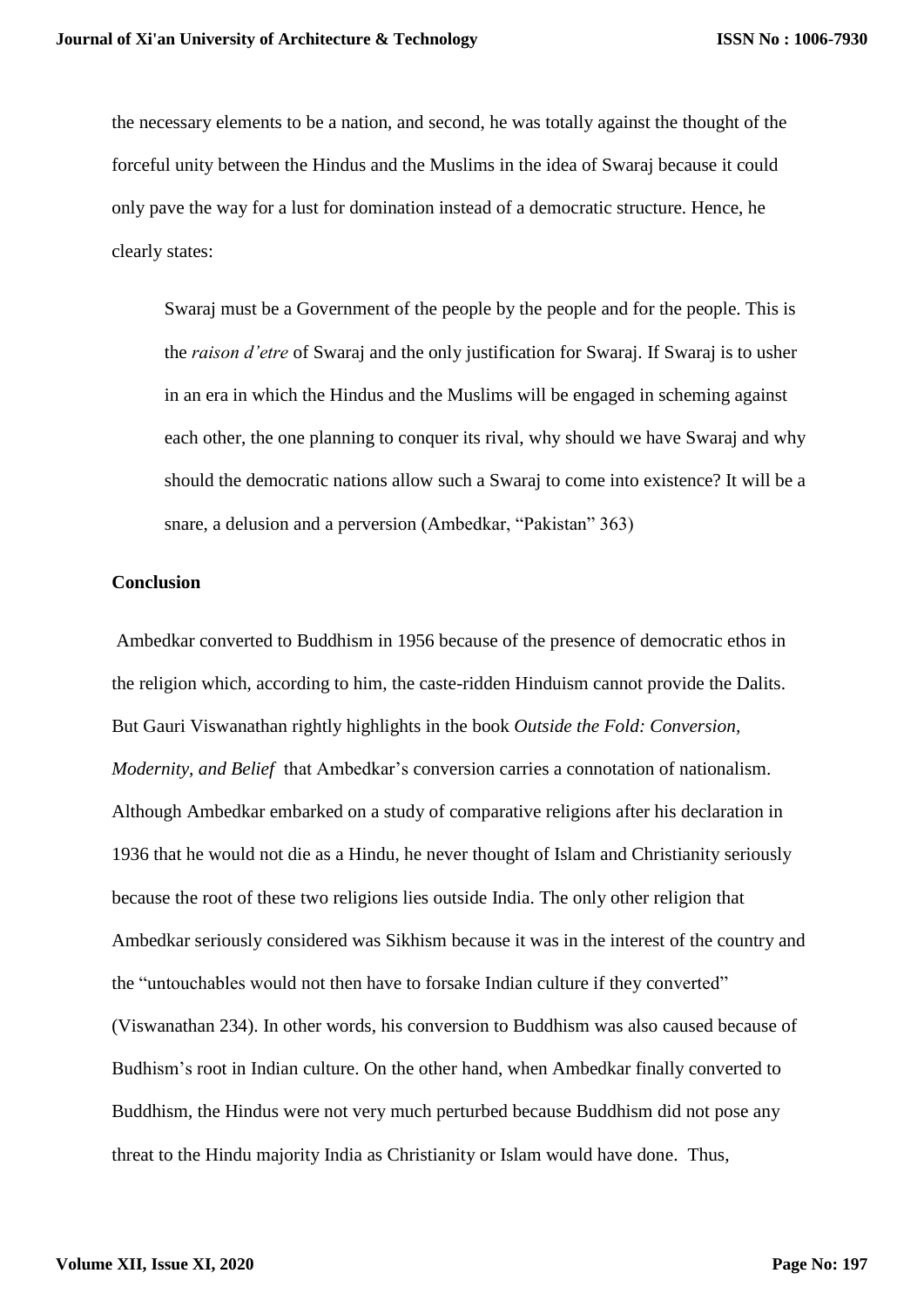Ambedkar was not completely able "to unfasten the link that he believed existed between Hinduism and India" and by choosing a religion that is considered a part of Hinduism, he tried to avoid any suspicion on his loyalty to the nation (Viswanathan 234). Therefore, it can be said that perhaps "it was Ambedkar's belief in the alien nature of Islam in India, as well as India's very own genius to divide, that allowed him to argue Indian Muslims were a community with their own destiny rather than a minority in need of protection" (Tejani 119).Consequently, the justification for Pakistan became an integral part of his idea of Swaraj.

### **References**

- 1. Ambedkar, Dr. B. R. "Conditions Precedent for the Successful Working of Democracy." *Thus Spoke Ambedkar*, edited by Bhagwan Das, vol. 1, Navayana, 2010, pp. 86-102.
- 2. ---. Constituent Assembly Debates." Constituent Assembly of India, 25 November, 1949, indiankanoon.org/doc/792941.
- 3. ---. *Maharashtra as a Linguistic Province*. Statement submitted to the Linguistic Province Commission, 1948, drbacmahad.org/Speeches/maharashtra-as-a-linguisticprovince.pdf.
- 4. ---. *Pakistan or The Partition of India*. Kalpaz Publications, 2017.
- 5. Savarkar, V D. *Hindu Rashtra Darshan*, Maharashtra Prantik Hindusabha, Poona, [http://savarkar.org/en/pdfs/hindu-rashtra-darshan-en-v002.pdf.](http://savarkar.org/en/pdfs/hindu-rashtra-darshan-en-v002.pdf)
- 6. Sugunan, Sreejith. "Ambedkar's Non-violence." *Economic &Political Weekly*, vol. 54, no. 23, 08 June, 2019, pp. 32-34.
- 7. Tejani, Shabnum. "The Necessary Conditions for Democracy: B R Ambedkar on Nationalism, Minorities and Pakistan." *Economic and Political Weekly*, vol. 48, no. 50, 2013, pp. 111-119. *JSTOR*, [www.jstor.org/stable/24479052.](http://www.jstor.org/stable/24479052)